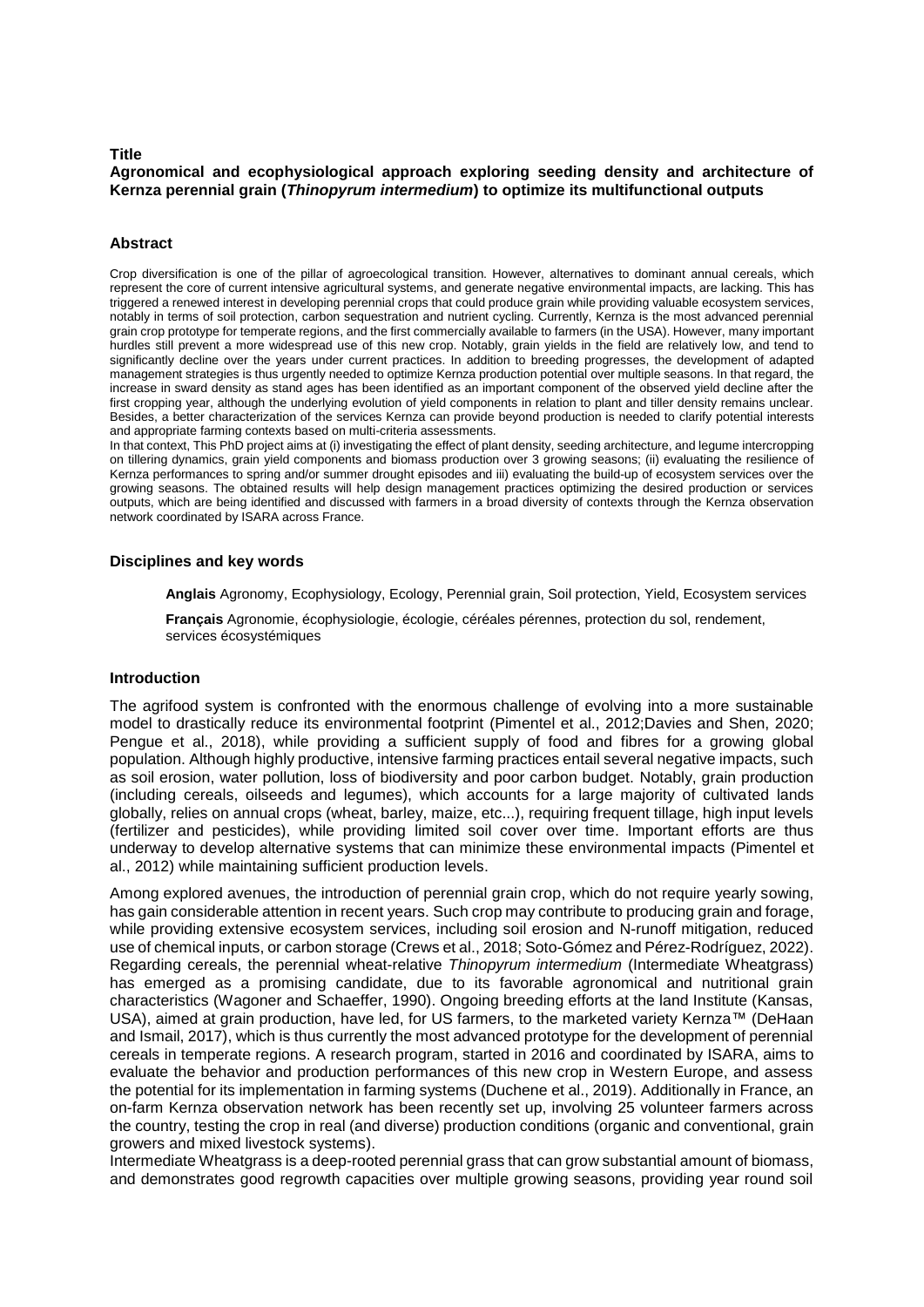cover (de Oliveira et al., 2020; Duchene et al., 2020). Accordingly, it is expected to provide most of the above-cited environmental benefits, besides grain production, as supported by several recent studies (e.g. Culman et al., 2013; Jungers et al., 2017; Kim et al., 2021). However, despite the growing interest that such feature has attracted among practitioners, significant obstacles remain for Kernza to become a widely cultivated cereal. Most importantly, grain yield potential of most recent germplasms reach at best 10 to 20 % of what modern wheat varieties can produce. Besides, grain yield tends to strongly decline over time, so that the number of productive consecutive harvests can hardly exceed 2 to 3 under current management practices. Recent agronomical studies support the view that the build-up of excessive density, and the induced intraspecific competition, over successive growing seasons underlies yield decline (Cassman and Connor, 2022; Hunter et al., 2020; Law et al., 2020). However, the understanding of yield components in relation to plant development patterns over time for a perennial grass such as IWG remains limited. Therefore, while further breeding progress to increase grain yield potential are needed, there is an equal and urgent need to strengthen the understanding of the agronomical drivers underlying grain yield in IWG over multiple growing seasons, in order to develop adapted management practices for farmers to optimize the desired output (i.e. grain, forage, services).

This PhD project, which is part of the European Project NAPERDIV (https://naperdiv.unihohenheim.de/en/startpage) and the CERPET project granted by Agriculture and Food French Ministry, is co-supervised by ISARA and INRAe Clermond-Ferrand. It aims at characterizing the best-suited developmental field conditions in order for Kernza to optimize its production potential, especially in terms of grain yield, over three growing seasons. To this end, the cross effects of density and spatial sowing design (intra and inter row spacing) on tillering dynamics at both plant and population levels, and their impact on yield components will be investigated under non limiting water and N conditions (with a special emphasis on fall regrowth, which has been identified as a critical period for perenniality and grain production). The impact of legume intercropping on these processes and Kernza performances will also be addressed. Additionally, in a context where spring and/or summer drought events are becoming more frequent in the South East of France due to climate change, the resilience of the crop under drought stress will be evaluated in non-irrigated plots. Altogether, these results will be used to define adapted and economically viable agronomical strategies and yield targets for Kernza growers and the potential associated trade-offs to consider depending on whether the expected output is mainly grain, forage, or a combination of both. They will also contribute to a better characterization of the services Kernza can provide regarding the agroecological transition of grain production systems, and their adaptation to a changing climate, and how they can be part of a strong grain valorization of this new crop supporting the emergence of a value chain downstream production.

The project will benefit from a stimulating scientific environment provided by the academic partners on the subject of perennial grains in Europe (SLU Sweden, Gembloux Belgium, Louis Bolk The Netherland) and the USA (Land Institute, Kansas). It will also build on the input from other research programs already taking place at ISARA to explore technical and economic conditions for the implementation of Kernza in grain and mixed/livestock farming systems in France, and the various partnerships that have been developed with stakeholders across the whole value chain (producers, cooperatives, processing). Notably, data from the national observation network, giving access to very contrasted pedo-climatic and farming system contexts, will enable a critical cross analysis with the findings from the above described analytical trial, favoring the emergence of field-adapted management strategies.

# **Methods**

## **Density and spatial sowing architecture influence on Kernza™ performances over time**

Based on a comparative literature review of density studies on wheat vs forage grasses (grown for seed production), and the experience accumulated in field trials across the Kernza observation network, a range of plant densities compatible with grain production will be tested over three growing seasons, spanning contrasted levels of intraspecific competition. Each density level will be achieved with different combinations of inter and intra row spacing, as the distance to neighboring plants is known to significantly affect tillering patterns in grasses (Lecarpentier et al., 2019). Finally, intercropping with a slow growing legume species will be implemented for intermediate densities.

For all treatments, a detailed analysis of tillering dynamics will be conducted both on a plant and area basis, along with the evaluation of all grain yield components and biomass production and quality to disentangle Kernza developmental processes driving the evolution of grain yield in the field over successive growing seasons. These observations will be complemented with regular plant phenotyping measures.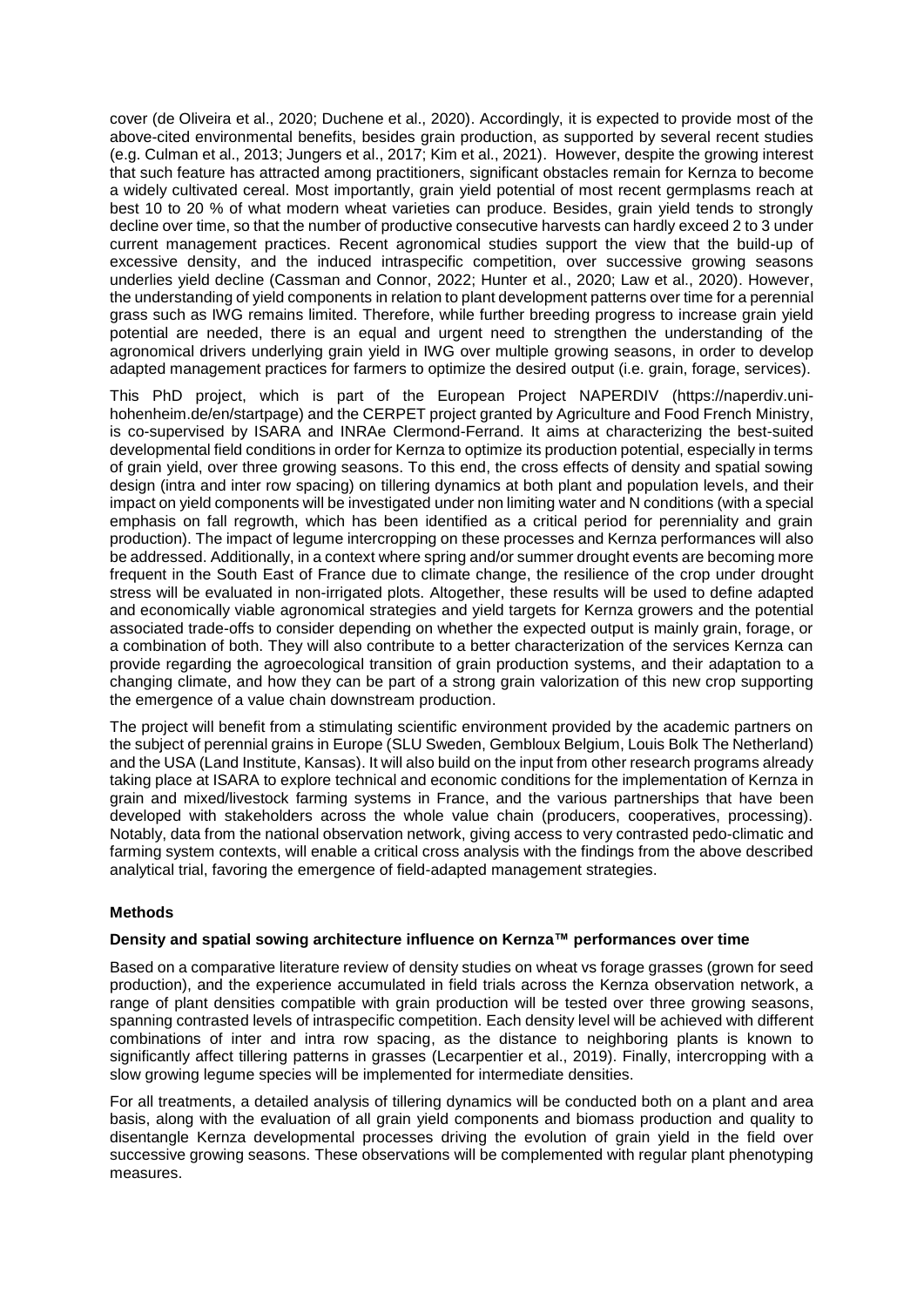

**Experimental plots at INRAe Crouel (Clermont-Ferrand, France)**

### **Ecosystem services**

Phenotyping of the above ground biomass will be complemented with an evaluation of root development based on soil core samplings in the different treatments over time, in order to get an overview of the soil cover, litter input, and soil volume exploration potential of the plant. Besides, the specific question of the hydric behaviour of a perennial grain system will be assessed against an annual wheat system on nonirrigated plots in a separate experiment. The implementation of soil sensors will allow the estimation of soil water availability and fluxes over the growing season, while a regular monitoring of leaf water potential and photosystem yield using dedicated leaf sensors will be performed. Concomitant below and above ground monitoring will help building a comprehensive picture of water dynamics and associated plant response, especially during dry periods, that are frequent in summer and spring in this area.

## **Results and perspectives**

The originality of this PhD program is to combine field oriented agronomical approaches aimed at optimizing management practices of the novel perennial grain crop Kernza, with ecophysiological and developmental analysis of tillering and flowering dynamics, which can provide important knowledge that is currently largely lacking for perennial grasses, as all current cereal crops are annuals.

Expected outcomes form the project are thus twofold: (1) Combined with on-farm testing and dialogue with farmers, this analytical trial is designed to provide **key basic management principles to Kernza growers** regarding the best implementation and management strategies in terms of sowing densities and layout supporting the different potential production outputs from the crop. (2) The **detailed analysis of tillering processes** and how they relate to grain yield sustainability over time in a perennial grain will contribute to filling current knowledge gaps, and therefore offer new perspective to guide future breeding efforts towards designing **perennial grain ideotypes** adapted to the different production context and objectives.

## **Schedule**

Year 1: Exploring relevant literature and Data mining, preparing and setting the experimental trials Year 1 to 3: Field experiment, follow up and data collection

Year 3: Publication - Objective of 3 scientific papers (1 accepted, 2 submitted) at the end of the PhD Year 2-3: Dissemination

Complementary program (from CERPET program)